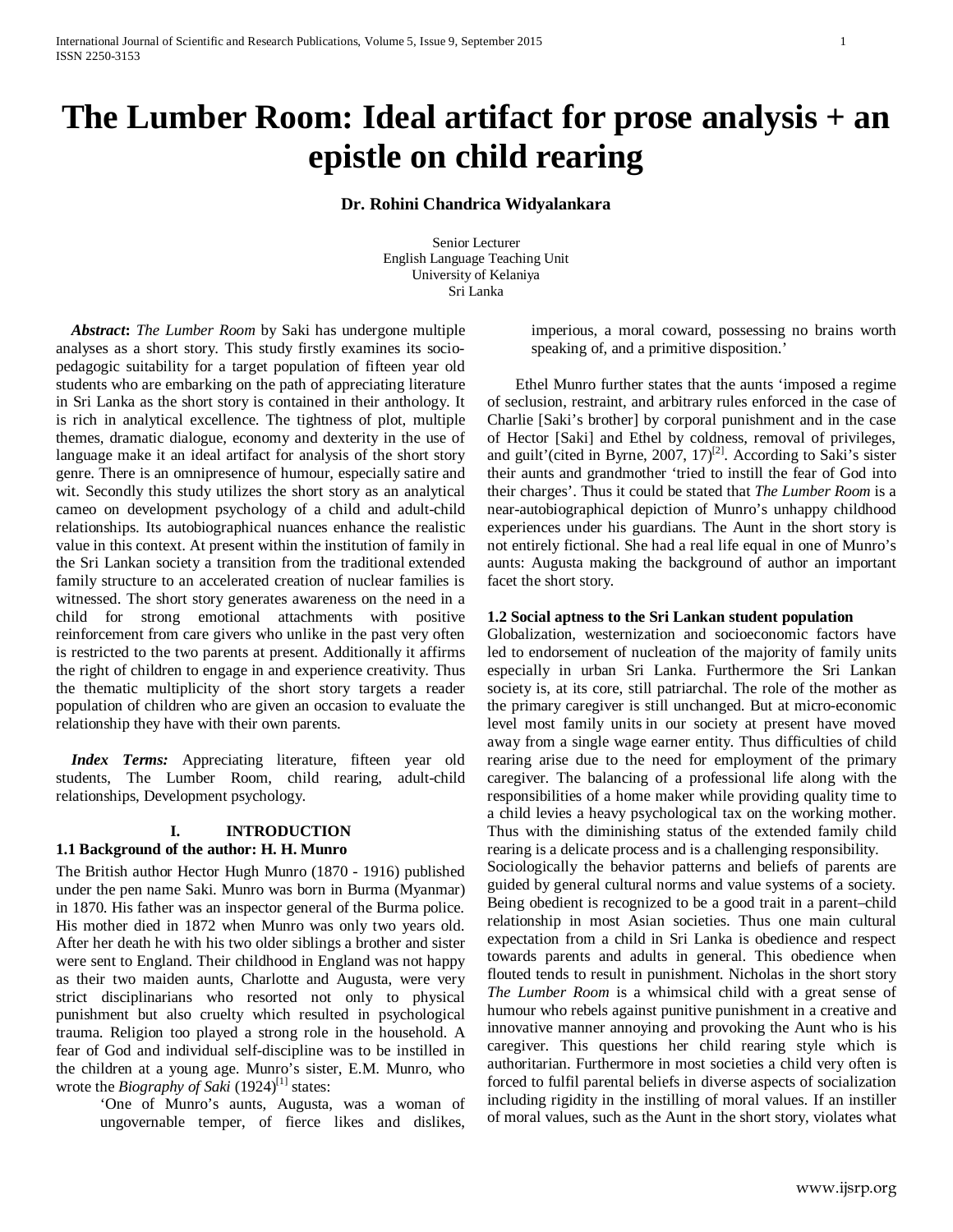they preach it confuses a child's grasp of the difference between right and wrong.

Another main value of the short story is that it requests the attention of parents to one, very often neglected, aspect of child rearing: the need to experience creativity. According to a key recommendation of the National Child Protection Policy  $(2013)^{[3]}$  of the National Child Protection Authority of Sri Lanka children should be subjected to creative experiences.

> Allowing creativity to be nurtured at every stage in a child's life is crucial to enable the child to grow in different dimensions. This gives children the chance to process ideas, be creative, think flexibly, and use their imagination effectively and in different ways. Children can absorb the creative experience in different ways, ranging from emotional involvement to problem solving as well as the acquisition of knowledge. (National Child Protection Policy, 2013: 27)

What the short story depicts through its protagonist is a child who is denied the right to experience creativity. The lumber room is a barred territory and experiencing the creativity within it is denied to Nicholas. According to theories of child development experiencing creativity fosters free thinking, and experimentation. The short story illustrates that the few minutes of forbidden joy in the lumber room results in an emotional involvement with the story in the tapestry triggering the mind of Nicholas to enter a problem solution mode in the form of experimentation on finding an ending to the hunting episode depicted on it.

Thus the authoritarian child rearing style, rigid instilling of moral values and the violation of the right of a child to experience creativity depicted in the character of the Aunt grants a high sociocultural requirement to analyze short stories as *The Lumber Room*. Such child rearing styles are not restricted to Edwardian England but might also be evidenced in the contemporary Sri Lankan society.

## **II. AN ANALYSIS: THE LUMBER ROOM**

#### **2.1 The Plot**

In *The Lumber Room* the plot is ordered chronologically. Other than the flashback at the beginning which goes back to events which happened in the morning each progressive episode occurs in chronological order during the time span of one day. The selection of title *The Lumber Room* is also significant as it carries a symbolic meaning for Nicholas the protagonist of the short story. The lumber room symbolizes the happy world of a child. The climax of the short story too takes place within the Lumber Room.

Figure 1 below summarized the plot of the short story.

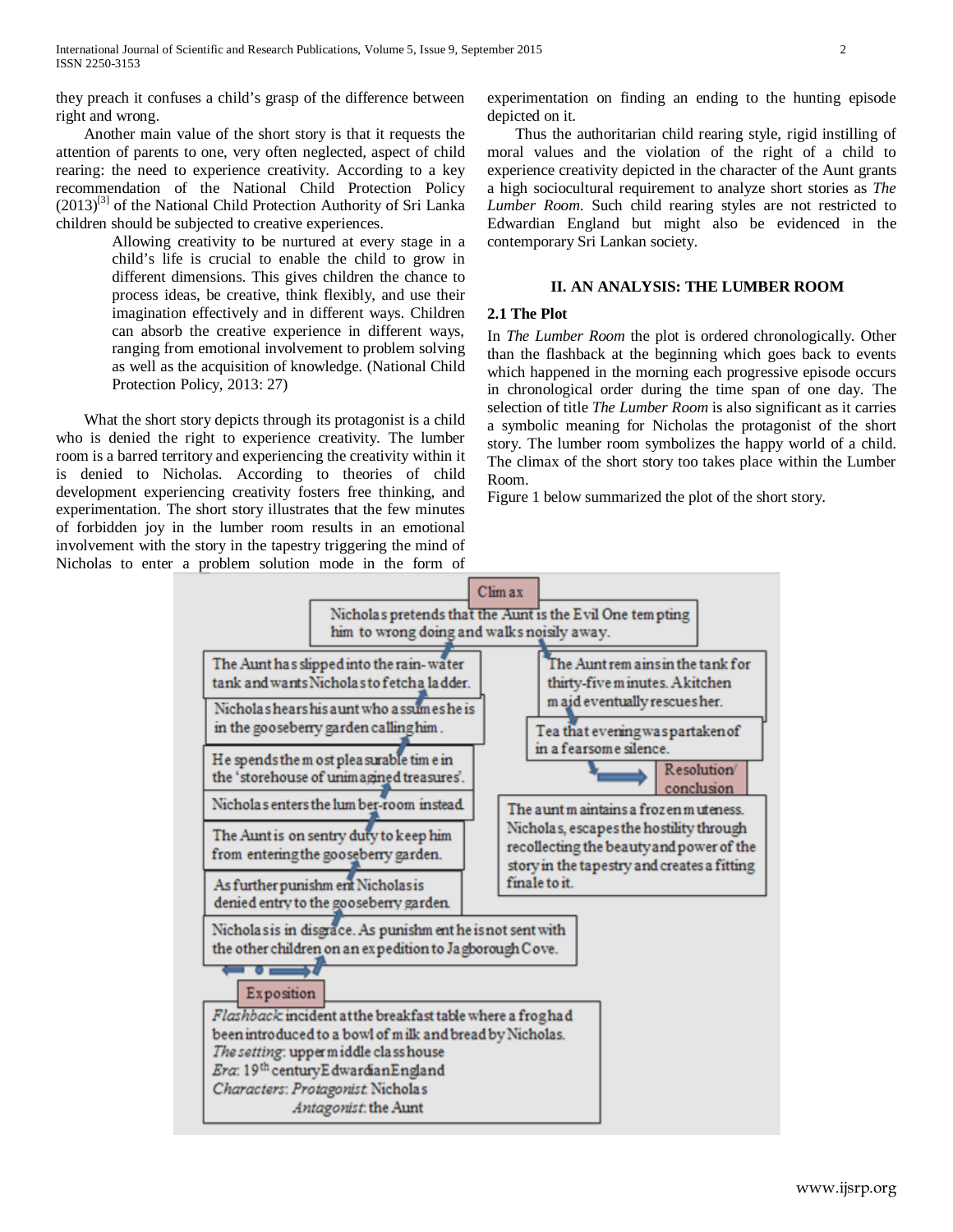# Figure 1: The plot structure of The Lumber Room

#### *2.1.1 The exposition*

During the exposition the author does not only describe the setting but also exposes the readers to his attitude towards characters through his tone and the mood he creates.

#### *2.1.1.1 The setting*

The setting is in an upper middle class (suggested by the horsedrawn carriage, with a library and a lumber room with rare items) house in the  $19<sup>th</sup>$  century Edwardian England. The action moves around different locations in the house: the dining room, the gooseberry garden and the lumber room*.*

#### *2.1.1.2 Point of view*

The story is narrated from the  $3<sup>rd</sup>$  person limited narrator position: The narrator can only see what Nicholas sees and experiences. Thus the reader is presented with a fairly biased and largely subjective view about the situations and the characters.

## *2.1.1.3 The tone*

The author's attitude towards characters, especially the Aunt, and incidents is full of satire and irony but as the narration is witty humour is generated in the reader. Though the tone is critical, especially toward the behavior of the Aunt, it is handled in a subtle manner.

#### *2.1.1.4 The Mood*

The hostile atmosphere between the adult Aunt and Nicholas is vividly brought out during the first stages of the short story. The emotional effect or the feelings the author wants to create in the reader especially towards the Aunt and Nicholas is developed though words and descriptions. Nicholas is full of pranks and thus is fun and he is imaginative. Though the Aunt belonged to '*the older, wiser, and better people'* her hypocritical manner and stupid actions clearly convey the negativity the author wants to create in the reader. Thus an atmosphere heavy with hostility is created in the exposition itself and built on at an increasing strength through the rest of the short story.

#### **2.2 Characterization**

The readers are introduced to the main characters: the Aunt and Nicholas and the minor characters: boy-cousin and girl-cousin and Bobby, Nicholas's brother. While the two main characters are used to develop the dramatic quality of the short story the minor characters are static.

#### *2.2 1 Nicholas*

Nicholas is the protagonist of the story. Though no physical description or age is given the powerful character description depicts an intelligent child with a very creative imagination. Some characteristics of Nicholas are as follows:

#### *2.2.1.1Ability to create and control events*

Nicholas is portrayed as a child who is capable of creating and controlling events. The shrewd way he does this depicts the intelligence of the character too. For example at the beginning of the story he creates a situation where the Aunt has '*been proved to be profoundly in error'* in matters about which she had *'expressed the utmost assurance*'. Further the dialogue which ensues after the children are sent on the hastily planned expedition conveys that Nicholas uses impromptu strategies to put the Aunt who does not have his quick, sharp brain into a difficult position as she is made aware of the truth, i. e. the children would not enjoy the expedition, by Nicholas. She loses control of the situation and changes the subject as she is confronted with loss of face.

Additionally the question and answer session between Nicholas and the Aunt when while she was in the rain- water tank not only conveys his shrewdness but also the maturity in strategic handling of the situation.

> "*Now I know that you are the Evil One and not aunt," shouted Nicholas gleefully; "when we asked aunt for strawberry jam yesterday she said there wasn't any I know there are four jars of it in the store cupboard, because I looked, and of course you know it's there, but she doesn't, because she said there wasn't any. Oh, Devil, you have sold yourself*!"

Thus Nicholas excels in creating and controlling situations to his benefit during a very short period of time especially when pitted against his slow witted Aunt.

#### *2.2.1.2 Maturity*

Nicholas's maturity is especially clear when compared with the juvenile behavior of the other children. Nicholas does not shed a tear when he is excluded from the expedition though it is expected from him. But in contrast his girl-cousin howls and weeps when she scraped her knee and '*the tightness of Bobby's boots had had disastrous effect on his temper*'. The other children suffer without complaining but Nicholas is not afraid of the Aunt and is smart enough to point out her flaws. He criticizes her child rearing capabilities pointing out her lack of attention to the children's needs which is suggested through the following line.

> '*You often don't listen when we tell you important things'*.

Thus it seems that he is the only child who rebels against the tyranny of the Aunt. But what is admirable in his personality is that he remains cool and composed in all situations. His maturity is shown yet again when his assessment of the outcome of the expedition is proven correct. The reader does not see happy children at the tea table describing the fun time they had at the Cove. The reasons pointed out by Nicholas and one thing overlooked by the Aunt: high tide had destroyed their enjoyment.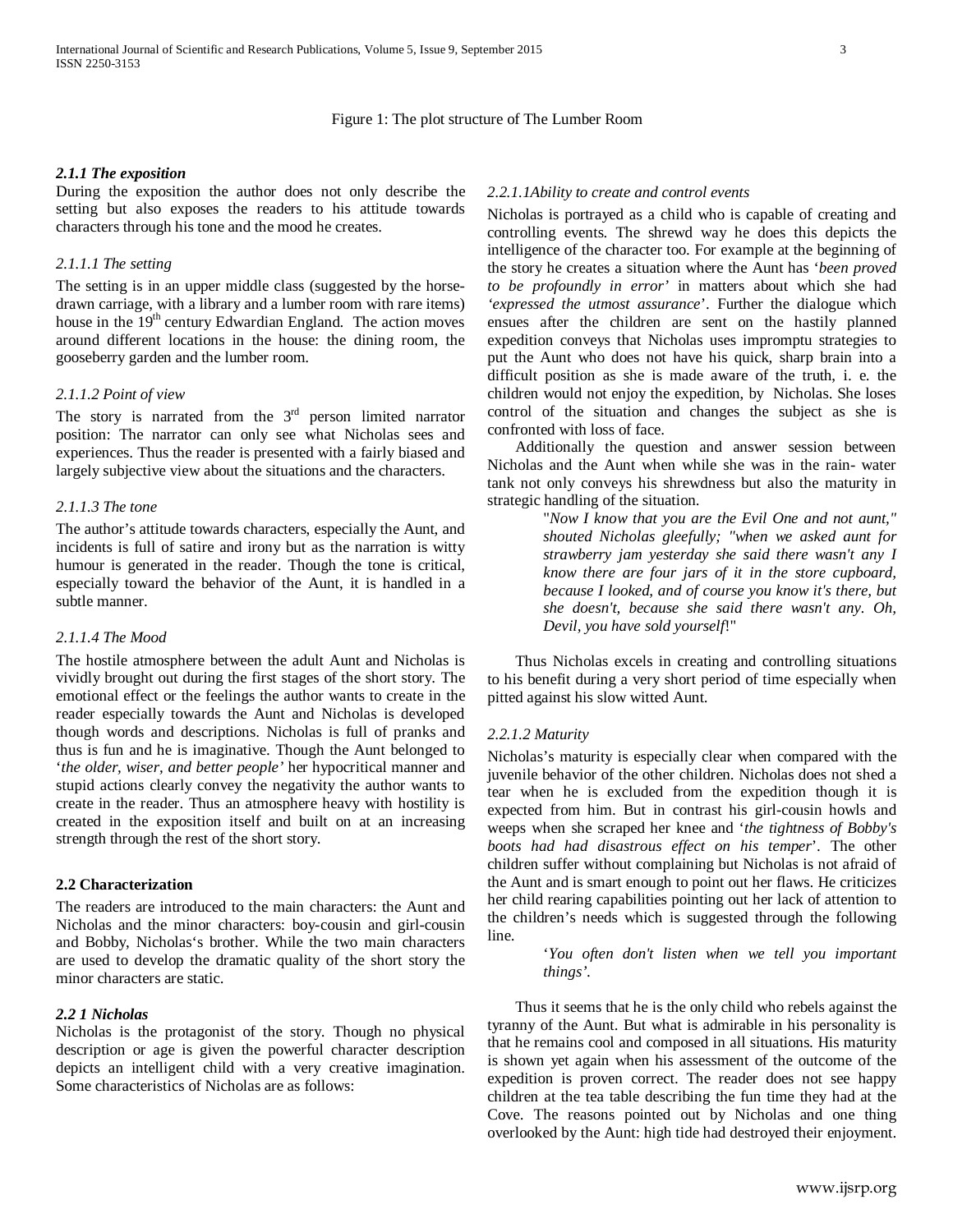Yet we do not witness a gloating Nicholas as evidence around him was proof enough for the fact that the expedition had lost its main purpose: make Nicholas repent his deeds. Furthermore Nicholas has the mature ability of escaping from the depressing atmosphere around him to enter a fantasy world of his liking recollecting happy events.

#### *2.2.1.3 Vivid imagination*

Another characteristic is the power of his vivid imagination which is shown through his response to beauty. In the Lumber room Nicholas sees a tapestry where '*a man, dressed in the hunting costume of some remote period, had just transfixed a stag with an arrow'*. The tapestry becomes a '*living-breathing story'* for Nicholas. His creative ability is brought out vividly as he builds the story and pictures the fate of the hunter.

> '*Nicholas sat for many golden minutes revolving the possibilities of the scene; he was inclined to think that there were more than four wolves and that the man and his dogs were in a tight corner'*.

Later Nicholas recalls the scene on the tapestry during '*fearsome silence*' at the tea table. He creates the end to the story:

> '*The huntsman would escape with his hounds while the wolves feasted on the stricken stag'*.

Furthermore his imagination is always ready to animate the inanimate. The sight of the colourful mandarin duck makes him commence on '*assigning a life-history to it'.*

All examples above convey and strengthen the idea that Nicholas is not a mere dreamer but has a vivid imagination and creative power which allows him to escape the hostile world outside.

## *2.2.1.4 Strategist*

Nicholas is a strategist. The lumber room was a '*region that was so carefully sealed from youthful eyes and concerning which no questions were ever answered'*. As entering the lumber room was prohibited Nicholas strategically plans a way of exploring its '*mysteries'*. He finds the place where the key is kept and practices unlocking doors waiting for an opportunity to put the practiced skill in to use by making his entry to the lumber room quick and smooth.

Yet again the strategic manner Nicholas convinces the Aunt that he was planning to enter the gooseberry garden not only creates humour but shows that he is able to outwit his aunt. Accordingly he is able to '*put into execution a plan of action that had long germinated in his brain*'. The Aunt is made to stay under '*self-imposed sentry-duty for the greater part of the afternoon*' leaving him enough time to explore the '*unimagined treasures*' hidden in the lumber room. Thus the strategist in Nicholas takes maximum advantage of all available opportunities not only to deride the Aunt but also to put his preplanned activities into operation.

## *2.2.1.5 Observant*

Nicholas is observant. The fact that Bobby has told the Aunt twice that the boots were hurting him because they were too tight but she was not listening had been noted down by the sharp-eyed Nicholas.

His observant capabilities are also evidenced in the lumberroom. Very methodically he goes through the items in it giving each one his unbroken attention. The fact that he spent more time with the more interesting items: framed tapestry and the book containing a portrait gallery of birds too suggests that he is not a random observer. Nicholas is a good judge of selecting what deserved careful scrutiny.

## *2.2.1.6 Intelligent and smart*

Nicholas is Intelligent and has a sharp, quick mind. The logical built up of the argument to prove that it is not the aunt but '*the Evil One tempting him to be disobedient'* conveys how quick thinking and intelligent he is.

- First he states '*when we asked aunt for strawberry jam yesterday she said there wasn't any*'.
- Then he states he knows that '*there are four jars of it in the store cupboard, because I looked*'.
- Next he argues stating that '*of course you know it's there, but she doesn't, because she said there wasn't any*'.
- Therefore, Nicholas convincingly concludes, '*Oh, Devil, you have sold yourself*!"

Nicholas is smart. According to Nicholas when compared with the lumber room,

> '*The gooseberry garden was a stale delight, a mere material pleasure'*.

Thus he is smart enough to prioritize his sources of pleasure. He is able to discern between the sublime bliss gained through the beauty of the artifacts in the lumber-room over the '*material pleasure'* obtained through frolicking in the gooseberry garden. The gooseberry garden may provide fruit eat and he may be able to play in it. These would give him '*pleasure*' which is physical. But supreme aesthetic delight would come from the time spent in the lumber room. So he is smart and intelligent enough to decide and choose the lumber room over the gooseberry garden.

## *2.2.1.7 Escapism*

The world of Nicholas is a lonely one. Even his younger brother is '*quite uninteresting'*. But Nicholas when the surrounding becomes hostile and filled with fearsome silence escapes to his private world. There he '*has much to think about'*. His private world is a rich source of beauty triggering creativity and provides him much happiness which is lacking in the real world.

His ability to escape into a world of his own recollecting the beauty of the tapestry has strong parallels with a tenet set down by William Wordsworth  $(1802)^{[4]}$  in relation to powerful feelings: 'Poetry is the spontaneous overflow of powerful feelings recollected in tranquility'. In his poem 'I Wandered Lonely as a Cloud' he describes the strength of the joy he receives when he witnesses the beauty of nature. Then in the last stanza in the poem given below he states that *solitude* is *bliss*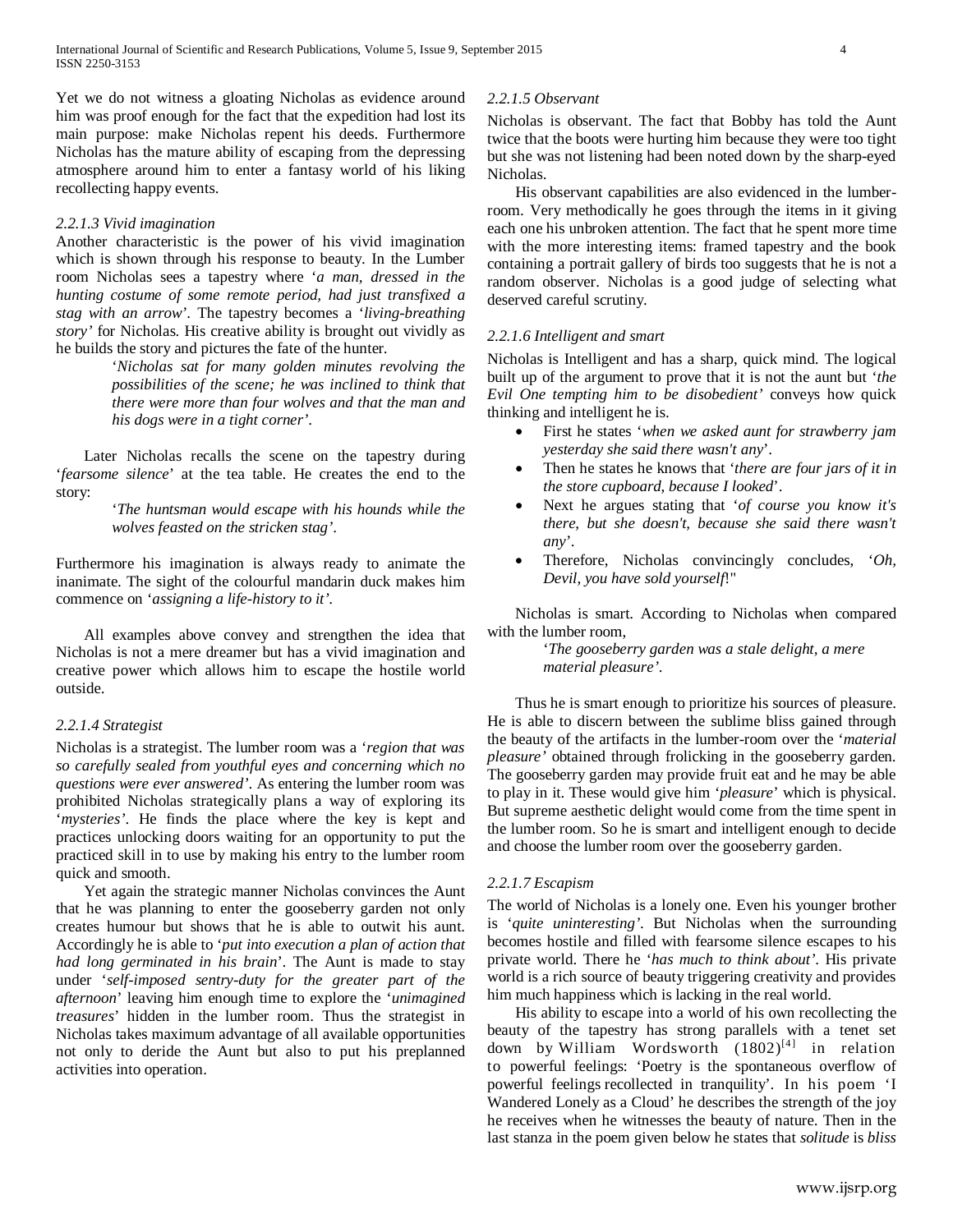as it provides an opportunity to bring back your past experiences which have brought delight.

> 'They flash upon that inward eye Which is the bliss of solitude; Then my heart with pleasure fills And dances with the daffodils.'

Thus strong emotional pleasure received in the past can bring spontaneous present joy. This makes the beauty of the daffodils intransient to Wordsworth. It is permanent and everlasting as the poet can revive the same strong emotion he felt at the time he saw them when he is recollecting the scene later, in tranquility.

Similarly Nicholas has the power to escape his miserable atmosphere at the tea table through 'spontaneous overflow of powerful feelings recollected' in the midst of undesirable company. Thus using the character of Nicholas Saki suggests that not only adults but sensitive children too can transcend their loneliness through escaping into a world of imagination bringing back memories of pleasure experienced in the past.

#### *2.2.1.8 Mischievous rebel*

Nicholas is not all good. Saki's realistic portrayal of his protagonist as a mischievous rebel shows the complexity of Nicholas' complex personality. The Aunt is the victim of his mischievous rebellious nature.

## *A. The rebel in Nicholas*

Nicholas is a rebel as he does not follow the conventional standard behavior of a child.

• He mocks his aunt proving that she is wrong and is not truthful.

Example 1: the aunt was proved wrong about the presence of the frog in the breakfast bowl.

'*You said there couldn't possibly be a frog in my bread-and-milk; there was a frog in my bread-andmilk*.'

The simple hidden goal of this action would have been to avoid the hated tasteless meal.

> Example 2: One lie of the aunt's is craftily exposed by Nicholas in the following conversation between the aunt who is in the rain-water tank and Nicholas.

> "*Will there be strawberry jam for tea?" asked Nicholas innocently.*

*"Certainly there will be," said the aunt.*

But Nicholas joyfully states that previously she had said *'there wasn't any'*. Thus Nicholas proves that though the Aunt tries to instill right behavior patterns in the children she herself does not set a good example.

• He answers back and knowingly provokes the Aunt. Example 1: when the Aunt states that she has slipped into the rain- water tank and asks him to "*Fetch the little ladder from under the cherry tree"* Nicholas promptly says,

*"I was told I wasn't to go into the gooseberry garden,"*

Example 2: Nicholas points out two reasons why the Jagborough expedition is going to fail to annoy his aunt.Cheerfully Nicholas gives the first reason. Pointing out the fact that his girl-cousin, who scraped her knee rather painfully against the step of the carriage, will not enjoy the expedition he states, *"How she did howl!"* 

Then with a grim chuckle Nicholas gives the second reason.

*"Bobby won't enjoy himself much, and he won't race much either," as his boots "are hurting him. They're too tight*."

Thus Nicholas grabs every opportunity to mock and provoke the Aunt. But the reader does not witness the rebel in Nicholas resorting to tantrums. As he is debarred from the expedition, though expected of him, he did not shed any tears. His sharp, quick mind already had a plan where he could enjoy his punishment especially in the absence of the other children.

Saki's development of the character of Nicholas makes the reader feel that the rebellion against the Aunt is justified. The Aunt seems to deserve such a reaction as she lacks psychological understanding of a child's natural reaction to an over strict upbringing.

#### *B. Mischievousness in Nicholas*

In contrast to the disobedient nature in Nicholas is his impishness. His mischievous behaviour is a continuous source of humour throughout the short story. All his pranks are psychological battles against the authoritarian behavior of the Aunt. His sharp mind works out methods to outsmart the Aunt and the success he gains makes the reader sympathize with rather than criticize his behavior.

Furthermore Nicholas is discerning. Thus he knows when to stop his pranks. After the short session of taunting the Aunt who was in the rain- water tank,

> '*Nicholas knew, with childish discernment, that such luxuries were not to be over-indulged in'*.

But when he '*walked noisily away'* the Aunt suffers '*undignified and unmerited detention in a rain-water tank for thirty-five minutes'*. In this instance Nicholas's mischievousness in tinged with revenge and the author too seems to suggest that such a severe punishment is not deserved by the Aunt who is trying to manage four young children on her own.

But in the final assessment of Nicholas's character the reader sympathizes with his disobedience and admires his ability to survive through the hostility of the Aunt. Thus the author places the blame on the Aunt and her methods of bringing up children for Nicholas's mischievous behaviour.

## *2.2.2 The Aunt*

If Nicholas is the protagonist of the story the Aunt is the antagonist. Though slotted under the category "the older and wiser and better people" much criticism is aimed by the author at the Aunt's conventional upbringing methods and her inability in child-rearing. Some of her flaws are as follows: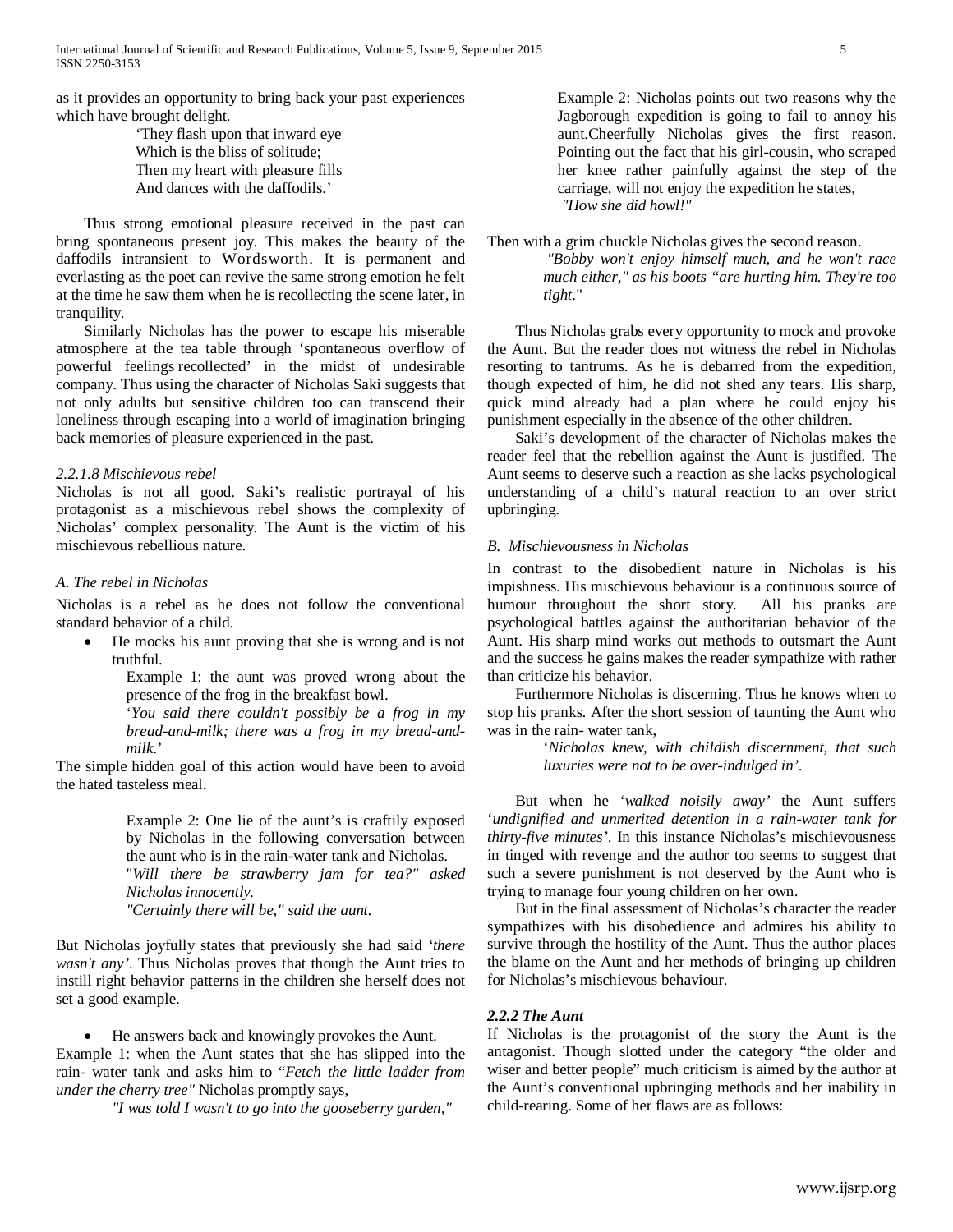## *2.2.2.1 Self-righteous and didactic*

#### *A. Self-righteous*

The Aunt's self-righteousness is *'characterized by a certainty, especially an unfounded one, that one is totally correct'*[1](#page-0-0) .

Example 1: She assures Nicholas that, '*there could not possibly be a frog in his bread-and-*

*milk and that he was not to talk nonsense*.'

But Nicholas who has put a frog in his bread-and-milk proves that she is wrong.

> Example 2: She always considers her actions as correct and punishment is deserved by every child for misbehavior. She has a punishment for every childish '*depravity'* whether individual or collective.

It was her habit, whenever one of the children fell from grace, to improvise something of a festival nature from which the offender would be rigorously debarred; if all the children sinned collectively they were suddenly informed of a circus in a neighbouring town, a circus of unrivalled merit and uncounted elephants, to which, but for their depravity, they would have been taken that very day.

> Example 3: She feels that it is correct to keep beautiful things under lock and key. '*A teapot fashioned like a china duck, out of whose open beak the tea was supposed to come' was in the lumber room while the children were given the 'dull and shapeless'* nursery teapot.

#### *B. Didactic*

She is didactic and tries to '*teach proper or moral behavior in a way that is annoying or unwanted'*[2](#page-5-0) . Religion as represented in the short story consists of sinning by the children and the Evil One<sup>[3](#page-5-1)</sup> tempting them to be disobedient. The word Devil (the supreme spirit of evil<sup>[4](#page-5-2)</sup>) is in the vocabulary of Nicholas. Thus to teach proper behavior the Aunt uses religion in an unwanted manner.

Example 1: Not only does misbehavior get classified as 'sin' it generates a lot of moralistic discussion.

*"The sin of grabbing a frog from the garden and putting it into a bowl was enlarged on at great length"*

Example 2: Nicholas states the following to the Aunt in the rain-water tank.

"*You may be the Evil One tempting me to be disobedient. Aunt often tells me that the Evil One tempts me and that I always yield*.

<span id="page-5-1"></span><http://dictionary.reference.com/browse/evil+one>

The repetitive use of the term 'the Evil One' shows how it is used to instill fear of sinning or misbehaving in the minds of the children.

But does it work? The Aunt's attempts to prevent improper behavior though the use of religion are shattered when Nicholas says,

"*Oh, Devil, you have sold yourself!"*

'*Sold yourself'* in the above line conveys that the Devil has betrayed his identity by revealing himself as tempting children to be disobedient. But note the way he addresses the Devil. It is full of delight not fear. Furthermore Nicholas states that he has been able to experience, '*an unusual sense of luxury in being able to talk to an aunt as though one was talking to the Evil One'.*

#### *2.2.2.2 Unimaginative*

The Aunt is a 'woman of few ideas' though she thinks that she is wiser. Her weaknesses are indirectly conveyed to the reader through her of behaviour and thoughts. The most pleasurable outings for the children she devises consist of an expedition to the seaside or circus in a neighbouring town. These planned outings are so boring to Nicholas. His resourceful mind finds alternative ways of enjoying himself. She spent a long time in the gooseberry garden doing '*trivial gardening operations'*. It took the whole period Nicholas spent in the lumber room for her to grow suspicious about his disappearance. Throughout that period she imagined that he was still trying to get in to the gooseberry garden.

For her 'wholesome' food for breakfast is the unappetizing 'bread-and-milk'. We can infer that bread-and-milk has been served continuously at breakfast as Nicholas rebels against the loathsome food by putting a frog in it. Within the limited scope of the Aunt's mind she could only picture the whitish, gooey, tasteless bread-and-milk as 'wholesome'. In contrast the author shows us what the children like: strawberry jam which is bright red, delicious and nutrious.

The lack of imagination in her resulted in failing to understand not only the psychological needs of children but also their behaviour.

#### *2.2.2.3 Punishes through withholding enjoyment*

Instead of giving love to Nicholas the Aunt took every opportunity to punish him. The other children too did not escape punishment. Her readiness to punish through withholding enjoyment turns her into an infuriating grown-up even in the eyes of the reader. For example after withholding the enjoyment of going on the expedition she punishes Nicholas further for being bold enough to point out that the other children would not enjoy the outing. Assuming that Nicholas would try to spend his time in the gooseberry garden she tries to withhold his enjoyment and commands Nicholas in an arrogant manner as seen in the following line.

> *"You are not to go into the gooseberry garden" "Because you are in disgrace," said the aunt loftily*.

<sup>&</sup>lt;sup>1</sup> Adapted fro[m https://www.google.lk/?gws\\_rd=ssl#q=Self-righteous](https://www.google.lk/?gws_rd=ssl#q=Self-righteous)  $^2$  Adapted fro[m http://www.merriam-webster.com/dictionary/didactic](http://www.merriam-webster.com/dictionary/didactic)  $^3$  The force in nature that governs and gives rise to wickedness and sin.

<span id="page-5-3"></span><span id="page-5-0"></span>

<span id="page-5-2"></span><sup>4</sup> <http://www.oxforddictionaries.com/definition/english/devil>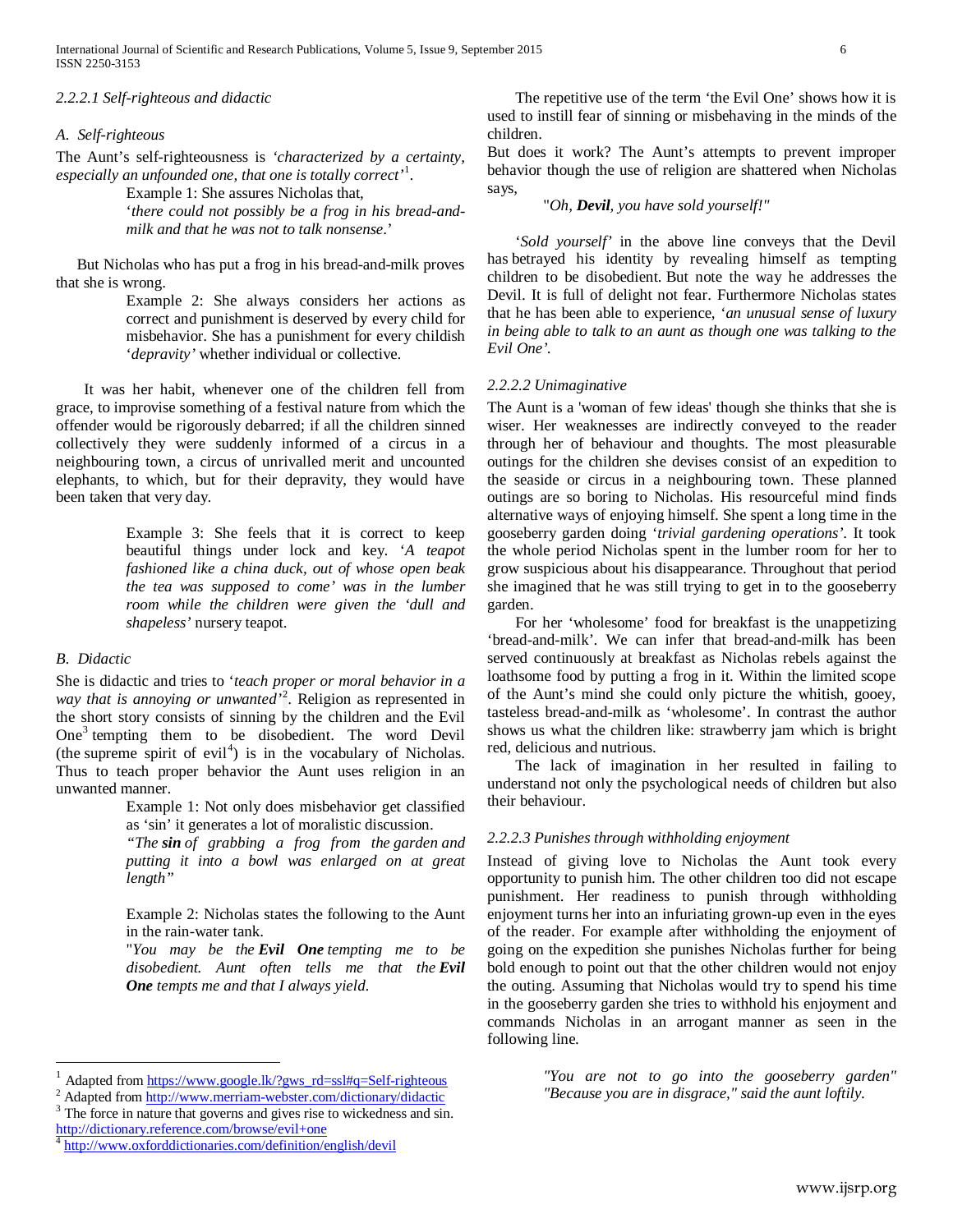But Nicholas artfully turns this punishment into a far better form of enjoyment in the lumber-room. The Aunt's form of punishment can be so petty as to deprive the children from having strawberry jam when there were four jars of it in the store cupboard.

These oppressive punishments are meant to make the children feel sorry for their childish pranks. She especially targets Nicholas as he seems to be the naughtiest and wants him to repent (regret and apologize) his 'sins'. But throughout the short story we do not see him regretting his actions which are often planned to provoke the aunt. Thus what the readers witness is that the Aunt's methods of making Nicholas stop his pranks and disobedience through fear of punishment is useless and impractical. Nicholas artfully turns punishment into enjoyment.

## *2.2.2.4 Pretentious and obsessed with punishment*

Though the Aunt tries to instill moral values she is portrayed as a person who is devious. Though she considers herself and pretends to be a 'better' person she lies. While in the gooseberry garden she states '*I can see you all the time'* and Nicholas smiles as he is in the lumber-room. Thus not only does she lie, her lies are found out though her stupidity.

Her dishonesty is seen when she denies having strawberry jam in the store cupboard which is pointed out by Nicholas in the following extract.

> *"When we asked aunt for strawberry jam yesterday she said there wasn't any".*

Then he goes on to say,

*"I looked, and of course you know it's there".* 

Thus her lack of moral values in the form of deceit is proved by Nicholas.

Revenge is a negative characteristic we discover in the Aunt. She is obsessed with punishment. Her revengeful nature is conveyed when she is exposed as a liar. Her dishonesty too is shown again as she had decided not to give strawberry jam for tea when she tells Nicholas that they will get it as seen in the following conversation.

> *"Will there be strawberry jam for tea?" asked Nicholas innocently. "Certainly there will be," said the aunt, privately resolving that Nicholas should have none of it.*

In this instance too the Aunt does not set down the correct ethical values as she is proved as a liar by Nicholas. As she represents the older generation the author seems to convey that the moral pretentiousness in the Aunt could be extended as a characteristic of a majority in the adult world. Thus the adults are cautioned by Saki. Support comes from Weissbourd (2010)<sup>[5]</sup> who based on the conclusions drawn from his research states that children learn ethical values by watching the actions of adults.

## **2.3 Stylistic devices**

Saki uses many stylistic devices to make the short story *The Lumber-room* a powerful study of human behavior. It is a 'prose poem' where many techniques are used to add to its beauty and creativity. Some stylistic devices used by Saki are discussed below.

## *2.3.1 Juxtaposition*

One stylistic device is the juxtaposition of the Adult's world depicted through the Aunt and Child's world depicted through Nicholas throughout the short story as summarized in Table 1 below.

Table 1: Juxtaposition of Adult's world and the child's world

| Adult's world depicted through the Aunt                      | Child's world depicted through Nicholas                     |
|--------------------------------------------------------------|-------------------------------------------------------------|
| Lacks understanding of the deep psychological needs of a     | Imaginative, intelligent with an abundant sense of fun.     |
| child. Emotionally cold, lacks the ability to love and be    |                                                             |
| compassionate.                                               |                                                             |
| Considers themselves to be superior as they are 'wiser, and  | Restricted and oppressed by adult control.                  |
| better people'.                                              |                                                             |
| Is full of criticism, contempt towards childish pranks and   | Has the ability to retaliate through careful originality of |
| often makes disapproving remarks.                            | planning.                                                   |
| Neglects to listen when important information is conveyed.   | Taunts at the lack of attention to child communication.     |
| Has a shallow outlook towards childhood pranks. Inflicts     | Retains the power to escape through into a world of private |
| cruelty through a system of rewards and punishments.         | fantasy where they can transcend their loneliness.          |
| Privileged to set down rules of behavior and to punish for   | Children are expected be obedient and submissive.           |
| disobedience. Authoritative. Do not like to be challenged by | Subjected to constant punishment and denied forms of        |
| the children.                                                | enjoyment when disobedient.                                 |
| Lacks communication<br>Infuriating behavior.<br>with the     | Not the conventional, innocent and obedient portrayal of a  |
| children. Do not like to be challenged by the children.      | child's world. They are sharp and quick-witted enough to    |
| Though moralizing lacks good values thus cannot set a good   | outsmart adults. They are also sensitive and creative and   |
| example. Lacks sensitivity to a child's physical and         | have the ability to generate humour and fun.                |
| psychological needs.                                         |                                                             |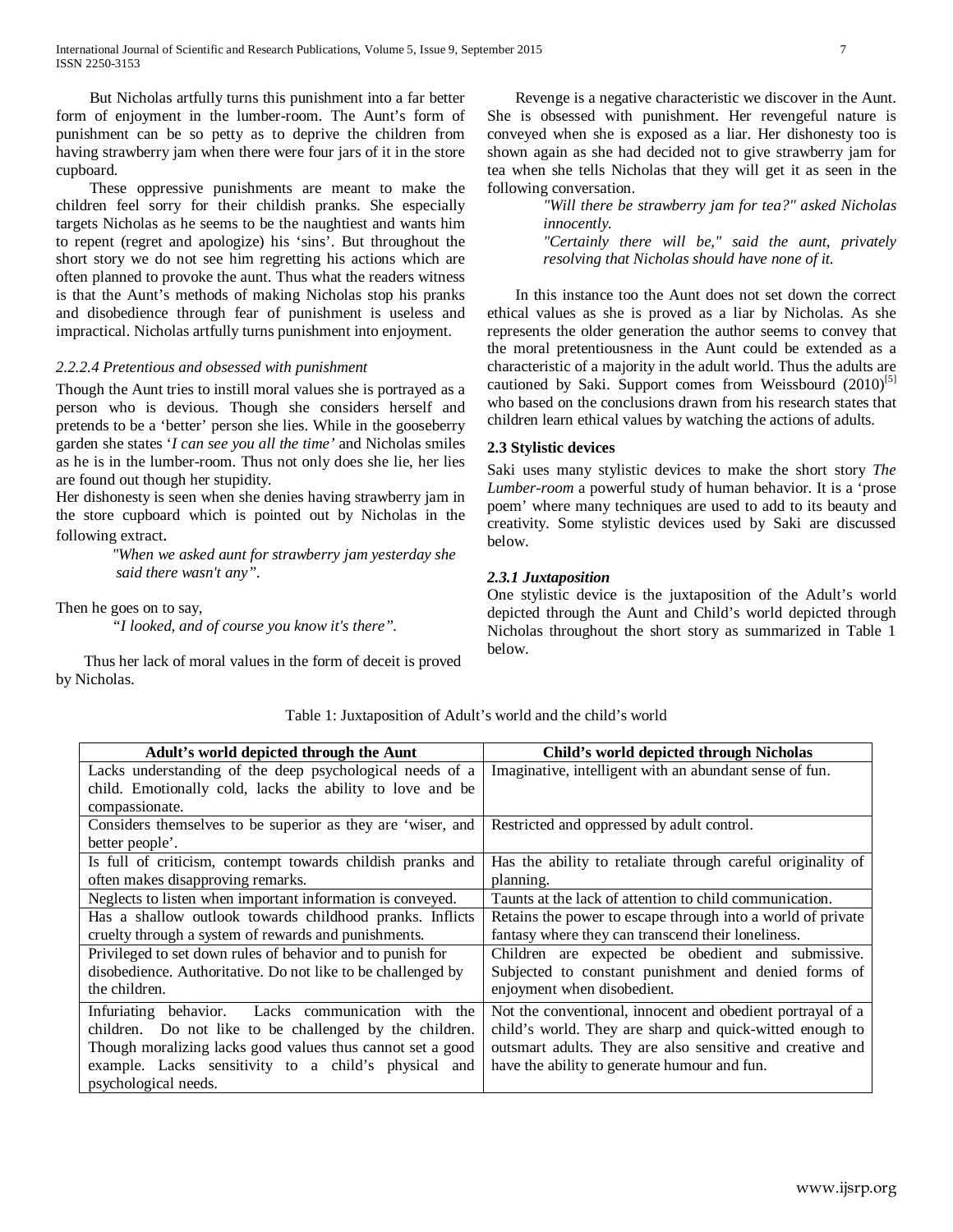## *2.3.2 Figures of speech*

Multiple figures of speech used by Saki gives the short story a poetic quality. These stylistic devices make the characterization realistic**.**

## *2.3.2.1 Epithet[5](#page-5-3)*

The author uses many epithets to bring out the attitude of the Aunt especially towards Nicholas. According to his aunt Nicholas was trying to refuse breakfast on the *frivolous ground* that there is a frog in his bowl of bread-and-milk. The Aunt says that he was talking the *'veriest nonsense'.* Thus the aunt does not consider that Nicholas is serious about the claim. Later she finds out to be true. Thus true the use of the above epithets the author highlights a characteristic of the Aunt: she does not consider that listening to children is important. Epithets ae used again to reveal not only the positive but also the negative characteristics of Nicholas. Inside the lumber room he is the sensitive dreamer conveyed by the epithets '*unimagined treasures, golden minutes, undreamed-of creatures'.* As Nicholas's reasoning states that he could be '*in disgrace and in a gooseberry garden at the same momen*t' his face takes on an expression of *considerable obstinacy*. Thus the epithet suggests that stubbornness is weakness in the boy. The *'grim chuckle'* Nicholas gives after giving reasons for the expedition won't be a success conveys that he enjoys taunting the Aunt after out witting her.

## *2.3.2.2 Periphrases[6](#page-7-0)*

The periphrases *the Evil One* and *older wiser and better people*  are repeated in the text. *The Evil One* talks about the Devil in a roundabout way which seems more suitable for the children. The periphrasis '*older wiser and better people'* is used in an ironical manner to talk about the older generation.

## *2.3.2.3 Hyperbole*

The hyperbole *the sin of taking a frog* is used by the author to illustrate the Aunt's stern methods of child rearing. The pranks of a child in her estimation are evil deeds.

## *2.3.2.4 Metaphors*

The Aunt spends a long time in '*self-imposed sentry-duty*' in the gooseberry garden. The term *sentry duty* creates a vivid imagery how seriously she fulfils her responsibility to prevent Nicholas from entering the gooseberry garden. The term has associations with strict military regulations which are transferred to the Aunt. The phrase '*self-imposed'* too conveys that she finds such duties her obligation.

In the metaphor '*had leapt to the conclusion'* the word *leapt* conveys how quickly she makes decisions.

# *2.3.2.5 Biblical allusion*

To strengthen the ironic effect many biblical allusions are used by the author: paradise, the Evil One and the term Devil are references found in the Bible.

## *2.3.2.6 Rhetorical question*

The creative power of Nicholas is conveyed by the author through the following rhetorical questions.

> *But did the huntsman see, what Nicholas saw, that four galloping wolves were coming in his direction through the wood? There might be more than four of them hidden behind the trees, and in any case would the man and his dogs be able to cope with the four wolves if they made an attack?*

To find answers to these questions '*Nicholas sat for many golden minutes revolving the possibilities of the scene'*. His powerful imagination continues to finds the answers later in the evening at the tea table amidst a frozen silence.

## *2.3.2.7 Repetition*

Repetition is used by Saki to heighten the ironic effect created by him. The repetition of '*wholesome'* is ironic as the children do not find the food palatable. The term '*Older and wiser and better people'* is repeated but it creates irony as the Aunt who belongs to the older generation is stupid and is a habitual liar.

## *2.3.2.8 Exclamatory sentences*

Exclamatory sentences are used especially to depict the enjoyment Nicholas gets from beautiful things*.*

> *'How dull and shapeless the nursery teapot seemed in comparison! And such birds!'*

Then again Saki uses an exclamatory sentence when Nicholas concludes gleefully the Aunt is the Evil One. *'Oh, Devil, you have sold yourself!'*

The joy in out witting the Aunt is conveyed through the ue of exclamation.

## *2.3.2.9 Symbolism*

The title of the story is "The Lumber Room". It is not only a suitable title it also carries a powerful symbolic value. It symbolizes the inner self of a child. A child's need for beauty and sources which can trigger their imagination generating deep psychological pleasure is powerfully symbolized by the lumber room.

## **2.4 Language**

Saki's use of language is very economic. There are no descriptions of the physical appearances of even the main characters: Nicholas and the Aunt. The language associated with brings out their inherent characteristics and is used as a device by the author to show his attitude towards them.

## *2.4.1 Language associated with the Aunt*

The Aunt uses imperatives very often in her speech as shown by the extracts below.

 $<sup>5</sup>$  An adjective or phrase expressing a quality or attribute regarded as</sup> characteristic of the person or thing mentioned.

<span id="page-7-1"></span><span id="page-7-0"></span>[https://www.google.lk/?gws\\_rd=ssl#q=epithets+definition](https://www.google.lk/?gws_rd=ssl#q=epithets+definition)

<sup>6</sup> A roundabout way of expressing something.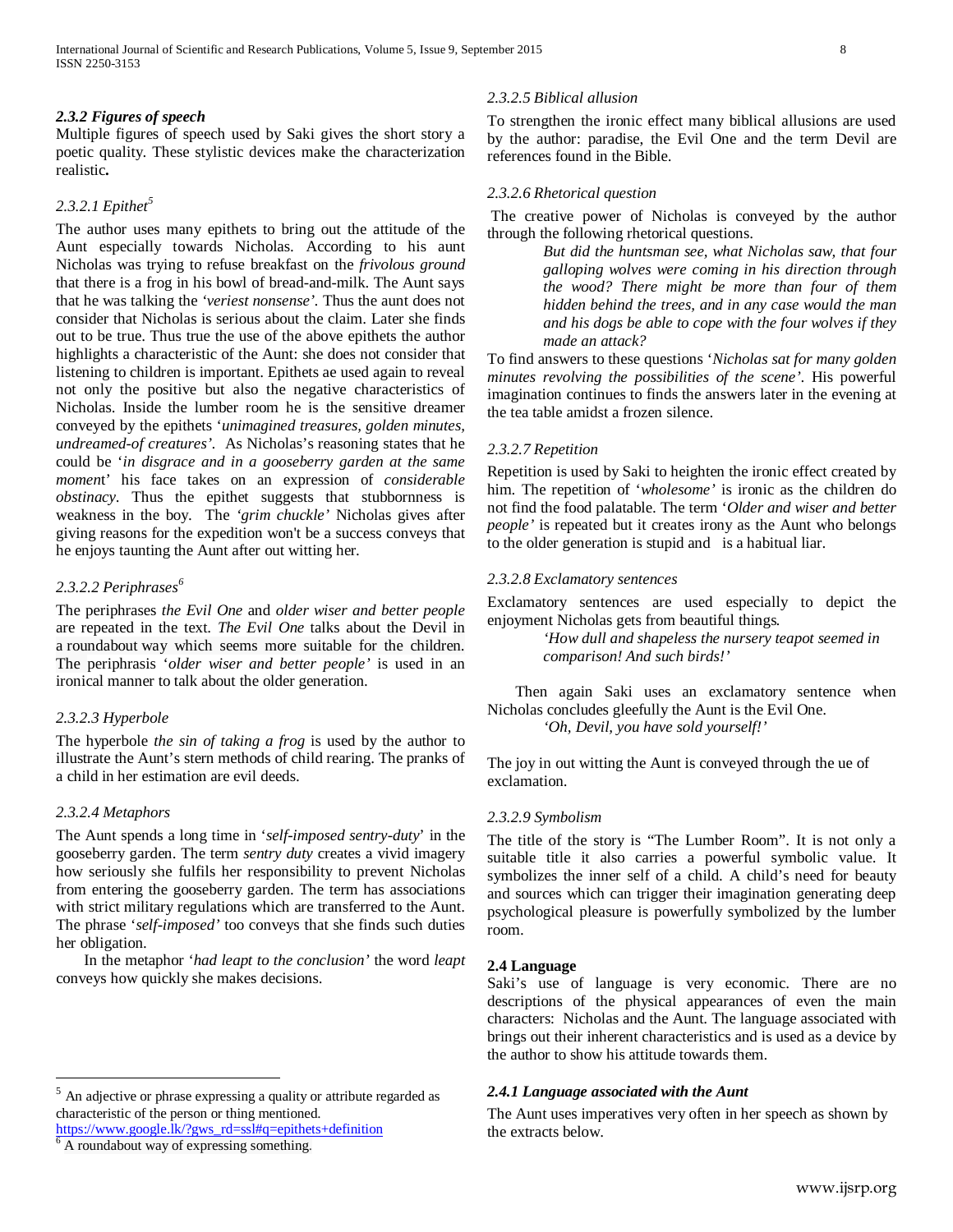*You are to come out of this at once. Go and fetch the ladder. I told you not to, now I tell that you may.* 

Thus her tone is always commanding showing that she enjoys having authority over the children. This commanding nature of the Aunt is heightened by the use of military words introduced to her vocabulary such as *expedition* and *sentry-duty.* The language associated with her denies her a gentle, maternal quality. Additionally as seen in the following extract her tone conveys her arrogance.

*'Because you are in disgrace,' said the aunt loftily.*

Her angry voice is raised in '*shrill vociferation'* lacking the control an adult should have when children disobey. The Aunt's speech is heavy with religious chastise. Nicholas says that the Aunt,

> '*often tells me that the Evil One tempts me and that I always yield*.'

Thus the religious terms with negative connotations '*the Evil One',* yielding to his temptation and '*sin'* are found in The Aunt's speech. It seems that she is using religion as a weapon to make the children, especially Nicholas, obedient.

Language associated with the Aunt shows that the author's attitude towards grown-ups is cynical. He is critical and very often ironic in his description of the character of the aunt. Irony is generated as the older generation who should be mature enough to understand the physical and psychological needs of a child deprives these needs through their arrogance, narrow mindedness and lack of sympathy.

## *2.4.2 Language associated with Nicholas*

The fact that he disliked and refused to bow down to her authority and wanted to distance himself from the Aunt is shown through the following extracts.

> '*His cousins' aunt, who insisted, by an unwarranted stretch of imagination, in styling herself his aunt' 'the aunt-by-assertion*' '*the soi-disant[7](#page-7-1) ' aunt*

The above extracts suggest that in Nicholas's view point the Aunt is a self-appointee to the position of caretaker and selfdeclares that she has authority over all children under her care. The resentment Nicholas feels towards the Aunt is strongly conveyed through language use of the author.

Language is also used to bring out the stubbornness and the rebel in Nicholas.

When Nicholas informs that Bobby won't enjoy himself at the expedition because his boots were too tight the Aunt sternly asks. "*Why didn't he tell me they were hurting*?"

<span id="page-8-0"></span>He points out her lack of attention to information given by children and stubbornly repeats.

"*He told you twice, but you weren't listening. You often don't listen when we tell you important things."*

The words the *cheerfully, gleefully* and *grim chuckle* shows that when Nicholas rebels against his aunt he obtains a large sense of satisfaction and even malicious contentment.

But the author powerfully uses language associated with Nicholas to bring out his impish quality making the reader empathize with him. The language is humourous and creates powerful imagery.

> *'Nicholas made one or two sorties into the front garden, wriggling his way with obvious stealth of purpose towards one or other of the doors'.*

When the Aunt states that she can see Nicholas 'in the gooseberry garden,

> *'It was probably the first time for twenty years that anyone had smiled in that lumber-room'.*

The reader shares his amusement at such an obvious lie coming from an adult. Furthermore the lyrical description of his experience in the lumber-room exposes his sensitivity and powerful reaction to beauty. We see the inner self of Nicholas and assume that his outer behaviour is a reaction to the harshness he has to encounter from the Aunt.

## **2.5 Themes**

The short story carries multiple themes. Some of the main themes are discussed below.

## *2.5.1 Generation gap*

This is the distancing of two generations due to inability to understand needs of each other and express their feelings. These needs and emotions are based on the values and preferences they have. The Aunt who represents the older generation is unable to understand a simple feeling as the food preference of a child. As a self-righteous and moralistic person she considers herself to be right in all her decisions and actions. She misuses the power she has over the young children. She loses her temper when she is ridiculed and out witted. She lacks the aesthetic ability to respond to beauty. The older generation as represented by the Aunt assumes that a child's needs are all physical: food, expeditions etc. But what are missing are praise, smiles, love and attention.

On the other hand the younger generation represented by Nicholas is always out to find opportunities to make her angry. He has a remarkable insight into the Aunt's character, especially her weaknesses. All communication he has with his aunt is a not only a verbal but also a psychological battle of wills. The very things a sensitive child like Nicholas finds pleasurable are hidden in the lumber room forbidden to all children. The Aunt does not comprehend that the young value new experiences.

Through highlighting the tension between generations Saki raises doubts on whether they can have any harmony in their relationships. He seems to say that the adults have to understand and have more empathy towards the behavior of children. Furthermore Saki is critical of the superior attitude of the adults.

Self-proclaiming, self-styled and supposedly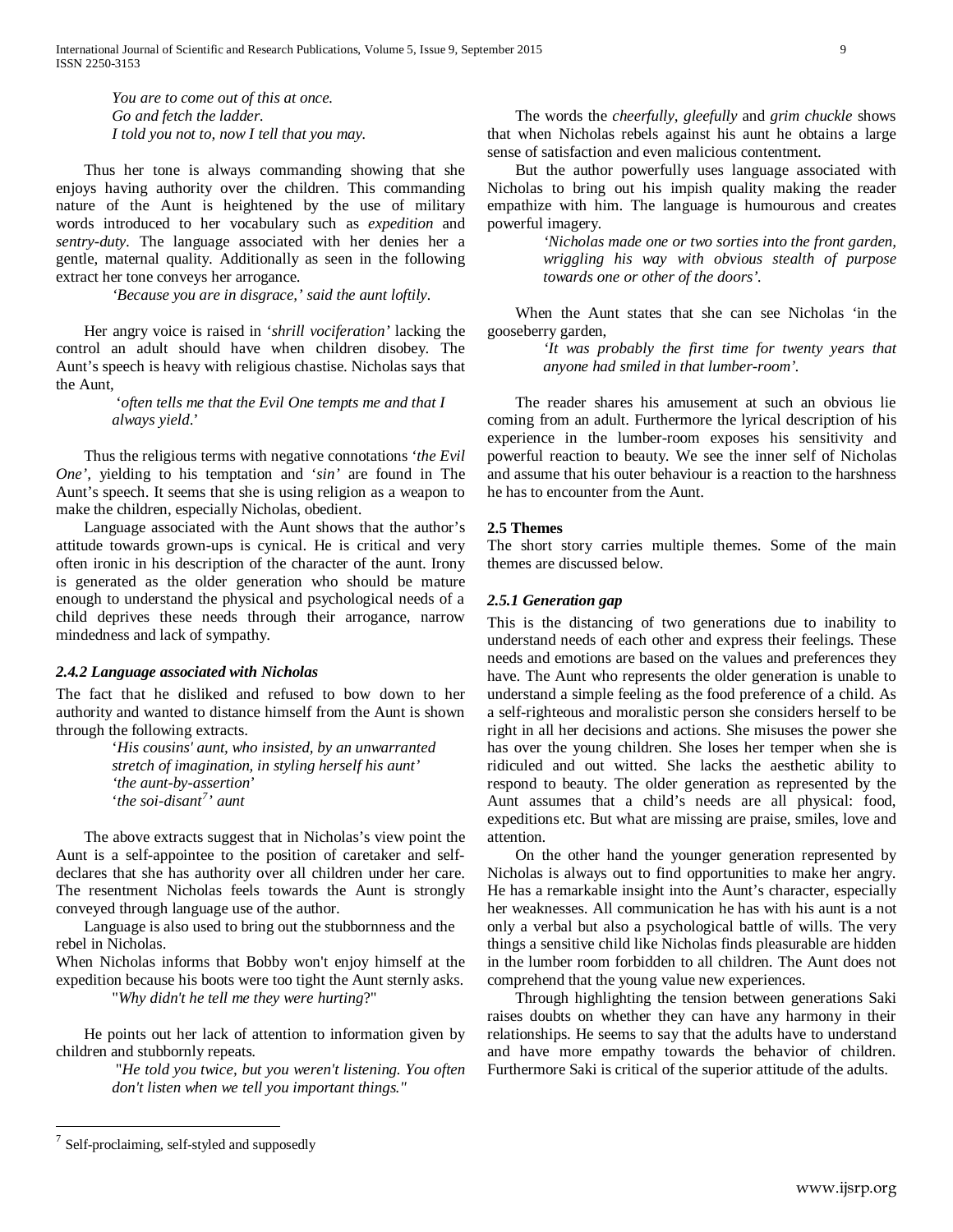#### *2.5.2 Innovativeness of children*

Nicholas invents a situation where he avoids eating the '*wholesome bread-and-milk'* and he does so knowing that he would not escape punishment. Nicholas is not saddened by his punishments. Instead the '*skilled tactician*' in him finds a way of obtaining maximum pleasure through deceiving the Aunt.

The highest moment of Nicholas's inventiveness is exposed to the reader during his creation of the story in the tapestry. The ability to make the story come alive and the argument raised to arrive at the end bear evidence for his fertile mind. His innovative nature is yet again seen when the Aunt seeks his help to come out of the rain- water tank. The innovative manner he argues and proves why he should not help the Aunt is evidence of his intelligence.

The innovativeness of children is further heightened by the fact that Saki portrays adults as unimaginative.

#### *2.5.3 Misuse of religion*

Throughout the story we witness negative religious terminology such as *sin, Devil*, *the Evil One* recur. These words are used to instill a fear against misbehaviour in children. Nicholas, the most disobedient of the children, states that,

> *'Aunt often tells me that the Evil One tempts me and that I always yield'.*

Nicholas uses a pretended fear of temptation by *the Evil One*  when he says that,

*'This time I'm not going to yield.'*

Analyzing the statement the words 'this time' clearly suggest that he has been tempted by *the Evil One* in many prior instances. Though religion is used to instill fear what we witness is that it was not effective.

Additionally Saki ironically makes the adults violate one moral taught by religion: truthfulness. Within the short space of the story we find the Aunt lying thrice. Once about not having strawberry jam, the other when she says that she can see Nicholas in the gooseberry garden and thirdly when she says that *'Certainly there will be'* strawberry jam for tea as she privately resolves that '*Nicholas should have none of it'*.

Thus not only do adults use religion to instill fear in children

they violate religious teachings setting a bad example.

# **III. DEVELOPMENT PSYCHOLOGY OF A CHILD AND THE UPBRINGING OF NICHOLAS**

#### **3.1 Literature on child rearing**

Many scholars (Baumrind, 1978<sup>[6]</sup>; McKay, 2006<sup>[7]</sup>; Spera,  $2005^{[8]}$ ; Weissbourd,  $2010^{[9]}$ ) based on the findings of their research state that there is a strong link between the way a child is raised or child rearing styles and the effects these styles have on children. Martin (ibid), claims that child rearing is the process of promoting and supporting the physical, emotional, social, financial, and intellectual development of a child from infancy to adulthood. Terry  $(2004)^{[10]}$  posits that parenting styles can foretell a child's outcome in areas such as psychosocial development, social competence and academic performance.

<span id="page-9-0"></span>A parenting style according to Kordi & Baharudin,  $(2010)^{[11]}$ is the way parents rear their children through attempts to control their behavior, discipline and influence them. Many researchers (Erden & Uredi,  $2008^{[12]}$ ; Terry,  $2004^{[13]}$ ) state that parenting styles can affect a variety of factors including self-esteem, academic performance, and mental health of a child.

Baumrind (1978)<sup>[14]</sup> and, more recently, McKay (2006)<sup>[15]</sup> have identified four main parenting styles in early child development: Authoritative, Authoritarian, Uninvolved and Permissive. Of the four this discussion is restricted to Authoritarian and Permissive which are at the positive and negative ends respectively in the continuum in styles of parenting; and Authoritative which is the optimal style of parenting.

#### **3.2 Styles of child rearing**

#### *3.2.1 Permissive child rearing*

Sociologists distinguish that permissive or indulgent parenting which is low in control and high in responsiveness to the demands of the child is considered as more popular in middle-class families.

- i. The children are allowed to regulate their own behavior.
- ii. The parents can be exceptionally lenient and immediately fulfil a child's needs and requests. (Svenkerud, 2008)<sup>[16]</sup>
- iii. They are tolerant and give in to children's impulses and do not demand mature behavior in the process toward self-regulation. (Dornbusch et al.,  $1987$ )<sup>[17]</sup>
- iv. They use minimal punishment. (Buri,  $1991$ )<sup>[18]</sup>
- v. As a result children who undergo permissive parenting evidence a lack of social responsibility and independence. (Dornbusch et al.,  $1987$ )<sup>[19]</sup>

#### *3.2.2 Authoritative child rearing*

According to Baumrind  $(1978)^{[20]}$  this is the 'just right' style of child rearing which exhibits the following characteristics.

- i. Parents are assertive but not intrusive or restrictive. They monitor their children and give clear standards of behaviour. (Baumrind, 1991)<sup>[21]</sup>
- ii. Recognition is given to the rights of parents as well as the children. (Dornbusch et al., 1987)<sup>[22]</sup>
- iii. This child rearing style uses positive reinforcement $\delta$  and infrequent punishment.
- iv. They are sensitive to a child's feelings and capabilities.
- v. There is a give-and-take atmosphere involved in child rearer-child communication and both control and support are balanced.
- vi. The children form secure attachments and positive selfconcepts.

 <sup>8</sup> Positive reinforcement works by presenting a motivating/reinforcing stimulus to the child after the desired behavior is exhibited, making the behavior more likely to happen in the future.

The following is an example of positive reinforcement:

A mother gives her son praise (positive stimulus) for doing homework (behavior).

Source: [http://bcotb.com/the-difference-between-positivenegative](http://bcotb.com/the-difference-between-positivenegative-reinforcement-and-positivenegative-punishment/)[reinforcement-and-positivenegative-punishment/](http://bcotb.com/the-difference-between-positivenegative-reinforcement-and-positivenegative-punishment/)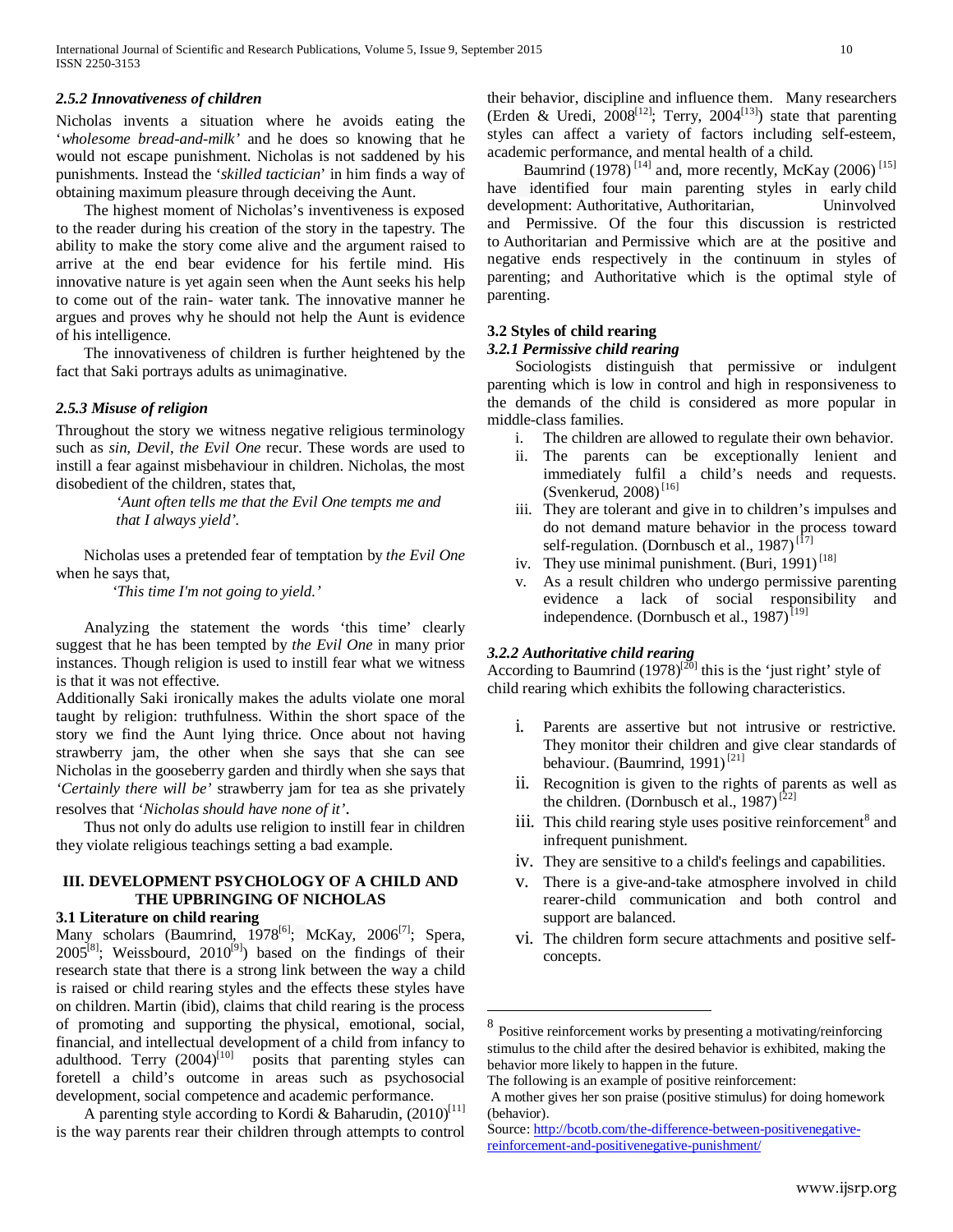vii. Authoritative parenting styles were broadly associated with higher levels of children's school achievement. (Kordi & Baharudin, 2010)<sup>[23]</sup>

#### *3.2.3 Authoritarian child rearing*

This is the most negative form of child rearing. Some features of the style are as follows.

- i. This style consists of a rigid set of rules and expectations that are strictly enforced and require rigid obedience.
- ii. Watchful intrusive monitoring of behavior is evidenced. (Baumrind, 1991)<sup>[24]</sup>
- iii. Corrective disciplinary styles are very often used to endorse future obedience. (Buri, 1991)<sup>[25]</sup>
- iv. There is usually no explanation of punishment except that the child is in trouble for breaking a rule.
- v. "Because I said so" is a typical response to a child's question of authority.
- vi. This child rearing style disregards children's feelings and emotions as important.
- vii. Parents tend to be bitter or unresponsive toward children. (Svenkerud, 2008)<sup>[26]</sup>
- viii. Children with Authoritarian parenting styles end up with behavioral problems. (Baumrind, 1991)<sup>[27]</sup>

## **3.3 The child rearing process of the Aunt**

Analyzing the child rearing process in the context of Nicholas and his aunt her style definitely falls under Authoritarian child rearing**.** In the absence of Nicholas's parents she is his guardian cum main caregiver and thus is responsible for his upbringing.

According to Weissbourd (ibid)  $^{[28]}$  lack of self-awareness and confused priorities in the child rearer can dangerously undermine a child's development. Furthermore Spera (ibid) [29] posits that a parenting style is fundamentally dependent on the overall emotional climate in the home. Both of the above finding are applicable to the negativity evidenced in the child rearing process the readers witness in *The Lumber Room* by Saki.

| The Aunt's mode of child rearing in the context of Nicholas        |                                                             |
|--------------------------------------------------------------------|-------------------------------------------------------------|
| Anti-Authoritative                                                 | Pro Authoritarian                                           |
| No positive reinforcement is seems to be given by the Aunt but     | The Aunt has a rigid set of rules and expectations that are |
| punishment seems to be frequent.                                   | strictly enforced and require rigid obedience.              |
| The Aunt is not sensitive to Nicholas's feelings and capabilities. | Punishment is very often used to endorse future obedience.  |
| No give-and-take atmosphere is involved in the Nicholas -          | No explanation of punishment except that the child is in    |
| Aunt communication condition. The Aunt always wants to             | trouble for breaking a rule.                                |
| control Nicholas rather than support his needs.                    |                                                             |
| Nicholas seems to be unable to form secure attachments with        | When Nicholas questions the authority of the Aunt very      |
| even the other members of the family.                              | often the response does not provide a reason but he has to  |
|                                                                    | obey because she 'said so'.                                 |

Table 2: Analysis of the Aunt's mode of child rearing

Table 2 above illustrates that the upbringing Nicholas receives is anti-Authoritative and pro Authoritarian.

Thus the one day exposure the readers get to Nicholas's life under the rule of the Aunt identifies many reasons for his behavior. Though the Aunt is careful to satisfy his physical needs she lacks insight into his psyche. Furthermore the normal psychological need of a child to form strong attachments too is unfulfilled in Nicholas.

## *3.4 The Attachment Theory*

Theorists on childhood personal development, such as Ainsworth  $(1967)^{[30]}$  and Bowlby  $(1969)^{[31]}$ , state that forming strong attachments is an innate and instinctive need in any child. Bowlby (ibid) structured his Attachment Theory based on the findings of research conducted on the development psychology of children. Ainsworth (ibid) who conducted research on attachment behavior states that during childhood personal development a strong emotional and physical attachment to at least one primary caregiver is critical. She further states that attachment behavior very often is demonstrated by insecure children. This insecurity is generated due to a presently absent caregiver. The child hopes to establish or re-establish a similar attachment to a caregiver who is present in his current existence. She further claims that children with weak attachments to a

present caregiver exhibit particular behaviors that are effective in attracting the attention of their caregiver.

Applying the Attachment Theory to Nicholas's upbringing by the Aunt, though they are within the same physical environment there is no positive emotional attachment between them. Weak attachments according to Ainsworth (ibid) produce caregiver attention gaining behavior in children. Nicholas's connection with his aunt is more negative than a weak attachment. During one day the reader witnesses an ongoing battle of wills: Nicholas's will against the Aunt's. Thus it is clearly depicted that Nicholas is unable to find a substitute for his presently absent caregiver/s in his aunt. This makes him create situations not only to grab the attention of his aunt through mischievous deeds but also to enjoy his victory in the battle of wills.

Critics of Attachment Theory state that in non-Western societies the idea of a child being intimately attached to a single caregiver is rather alien and child-rearing duties are more evenly distributed among a broader group of people. In Sri Lanka, an Asian society, in the past the institution of family was an extended model. Within the locale of a household, members of the extended family such as grandparents provided a mechanism where child rearing was a shared responsibility. These extended members very often provide a broader group of people to form strong attachments. But at present within the institution of family